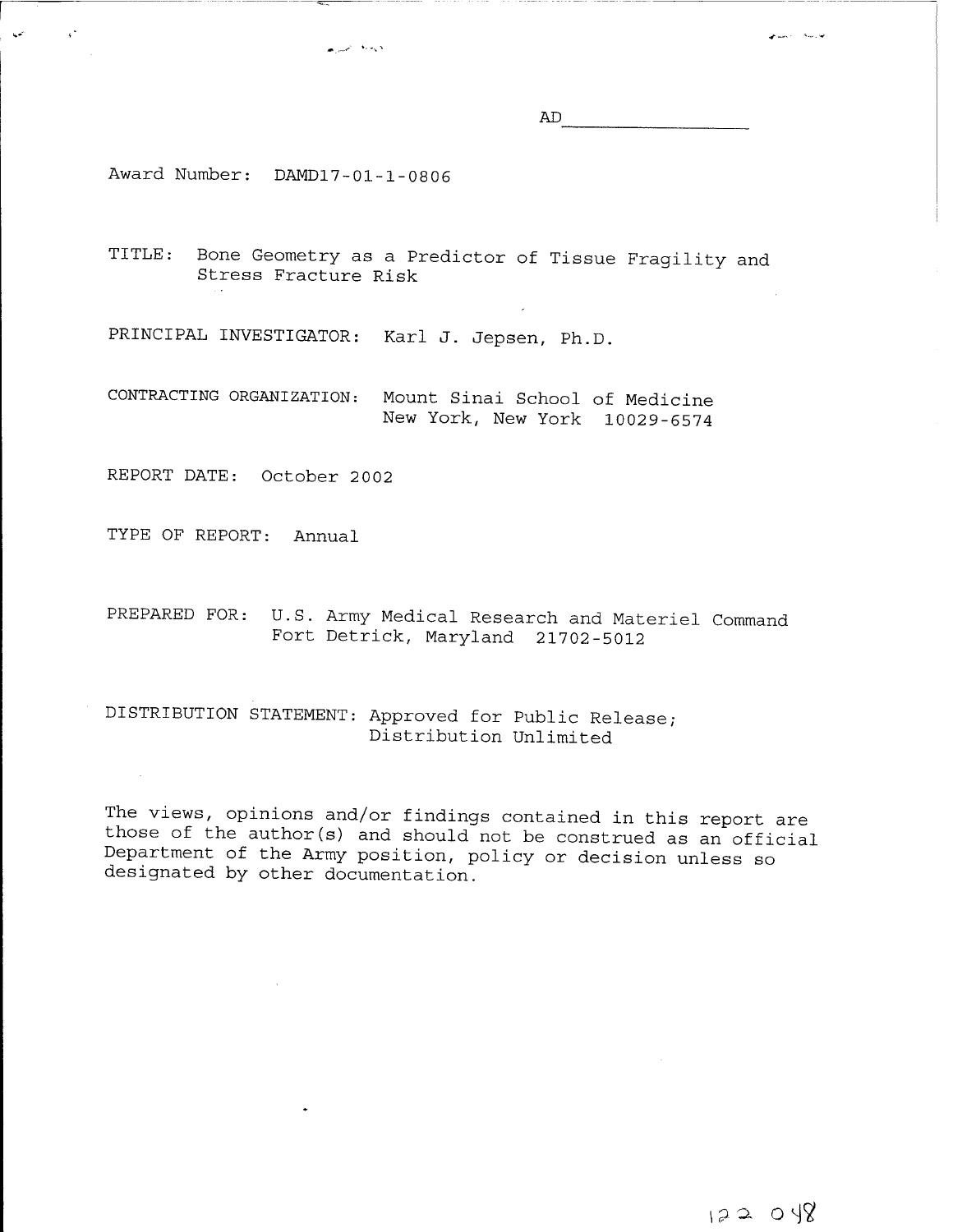| <b>REPORT DOCUMENTATION PAGE</b>                                                                                                                                                                                                                                                                                                                                                                                                                                                                                                                                                                                                                                                                                                                                                                                                                                                                                                                                                                                                                                                                                                                                                                                                                                                                                                                                                                                                        |                                                    |                                                   | Form Approved<br>OMB No. 074-0188             |                               |
|-----------------------------------------------------------------------------------------------------------------------------------------------------------------------------------------------------------------------------------------------------------------------------------------------------------------------------------------------------------------------------------------------------------------------------------------------------------------------------------------------------------------------------------------------------------------------------------------------------------------------------------------------------------------------------------------------------------------------------------------------------------------------------------------------------------------------------------------------------------------------------------------------------------------------------------------------------------------------------------------------------------------------------------------------------------------------------------------------------------------------------------------------------------------------------------------------------------------------------------------------------------------------------------------------------------------------------------------------------------------------------------------------------------------------------------------|----------------------------------------------------|---------------------------------------------------|-----------------------------------------------|-------------------------------|
| Public reporting burden for this collection of information is estimated to average 1 hour per response, including the time for reviewing instructions, searching existing data sources, gathering and maintaining<br>the data needed, and completing and reviewing this collection of information. Send comments regarding this burden estimate or any other aspect of this collection of information, including suggestions for                                                                                                                                                                                                                                                                                                                                                                                                                                                                                                                                                                                                                                                                                                                                                                                                                                                                                                                                                                                                        |                                                    |                                                   |                                               |                               |
| reducing this burden to Washington Headquarters Services, Directorate for Information Operations and Reports, 1215 Jefferson Davis Highway, Suite 1204, Arlington, VA 22202-4302, and to the Office of<br>Management and Budget, Paperwork Reduction Project (0704-0188), Washington, DC 20503                                                                                                                                                                                                                                                                                                                                                                                                                                                                                                                                                                                                                                                                                                                                                                                                                                                                                                                                                                                                                                                                                                                                          |                                                    |                                                   |                                               |                               |
| 1. AGENCY USE ONLY (Leave blank)                                                                                                                                                                                                                                                                                                                                                                                                                                                                                                                                                                                                                                                                                                                                                                                                                                                                                                                                                                                                                                                                                                                                                                                                                                                                                                                                                                                                        | 2. REPORT DATE                                     |                                                   | 3. REPORT TYPE AND DATES COVERED              |                               |
| <b>4. TITLE AND SUBTITLE</b>                                                                                                                                                                                                                                                                                                                                                                                                                                                                                                                                                                                                                                                                                                                                                                                                                                                                                                                                                                                                                                                                                                                                                                                                                                                                                                                                                                                                            | October 2002                                       | Annual (10 Sep 01 - 10 Sep 02)                    |                                               |                               |
| Bone Geometry as a Predictor of Tissue Fragility                                                                                                                                                                                                                                                                                                                                                                                                                                                                                                                                                                                                                                                                                                                                                                                                                                                                                                                                                                                                                                                                                                                                                                                                                                                                                                                                                                                        |                                                    |                                                   | <b>5. FUNDING NUMBERS</b><br>DAMD17-01-1-0806 |                               |
| and Stress Fracture Risk                                                                                                                                                                                                                                                                                                                                                                                                                                                                                                                                                                                                                                                                                                                                                                                                                                                                                                                                                                                                                                                                                                                                                                                                                                                                                                                                                                                                                |                                                    |                                                   |                                               |                               |
|                                                                                                                                                                                                                                                                                                                                                                                                                                                                                                                                                                                                                                                                                                                                                                                                                                                                                                                                                                                                                                                                                                                                                                                                                                                                                                                                                                                                                                         |                                                    |                                                   |                                               |                               |
| 6. AUTHOR(S)                                                                                                                                                                                                                                                                                                                                                                                                                                                                                                                                                                                                                                                                                                                                                                                                                                                                                                                                                                                                                                                                                                                                                                                                                                                                                                                                                                                                                            |                                                    |                                                   |                                               |                               |
| Karl J. Jepsen, Ph.D.                                                                                                                                                                                                                                                                                                                                                                                                                                                                                                                                                                                                                                                                                                                                                                                                                                                                                                                                                                                                                                                                                                                                                                                                                                                                                                                                                                                                                   |                                                    |                                                   |                                               |                               |
|                                                                                                                                                                                                                                                                                                                                                                                                                                                                                                                                                                                                                                                                                                                                                                                                                                                                                                                                                                                                                                                                                                                                                                                                                                                                                                                                                                                                                                         |                                                    |                                                   |                                               |                               |
|                                                                                                                                                                                                                                                                                                                                                                                                                                                                                                                                                                                                                                                                                                                                                                                                                                                                                                                                                                                                                                                                                                                                                                                                                                                                                                                                                                                                                                         |                                                    |                                                   |                                               |                               |
| 7. PERFORMING ORGANIZATION NAME(S) AND ADDRESS(ES)                                                                                                                                                                                                                                                                                                                                                                                                                                                                                                                                                                                                                                                                                                                                                                                                                                                                                                                                                                                                                                                                                                                                                                                                                                                                                                                                                                                      |                                                    |                                                   |                                               | 8. PERFORMING ORGANIZATION    |
|                                                                                                                                                                                                                                                                                                                                                                                                                                                                                                                                                                                                                                                                                                                                                                                                                                                                                                                                                                                                                                                                                                                                                                                                                                                                                                                                                                                                                                         |                                                    |                                                   | <b>REPORT NUMBER</b>                          |                               |
| Mount Sinai School of Medicine                                                                                                                                                                                                                                                                                                                                                                                                                                                                                                                                                                                                                                                                                                                                                                                                                                                                                                                                                                                                                                                                                                                                                                                                                                                                                                                                                                                                          |                                                    |                                                   |                                               |                               |
| New York, New York 10029-6574                                                                                                                                                                                                                                                                                                                                                                                                                                                                                                                                                                                                                                                                                                                                                                                                                                                                                                                                                                                                                                                                                                                                                                                                                                                                                                                                                                                                           |                                                    |                                                   |                                               |                               |
|                                                                                                                                                                                                                                                                                                                                                                                                                                                                                                                                                                                                                                                                                                                                                                                                                                                                                                                                                                                                                                                                                                                                                                                                                                                                                                                                                                                                                                         |                                                    |                                                   |                                               |                               |
| E-Mail: karl.jepsen@mssm.edu                                                                                                                                                                                                                                                                                                                                                                                                                                                                                                                                                                                                                                                                                                                                                                                                                                                                                                                                                                                                                                                                                                                                                                                                                                                                                                                                                                                                            |                                                    |                                                   |                                               |                               |
| 9. SPONSORING / MONITORING AGENCY NAME(S) AND ADDRESS(ES)                                                                                                                                                                                                                                                                                                                                                                                                                                                                                                                                                                                                                                                                                                                                                                                                                                                                                                                                                                                                                                                                                                                                                                                                                                                                                                                                                                               |                                                    |                                                   | <b>10. SPONSORING / MONITORING</b>            |                               |
|                                                                                                                                                                                                                                                                                                                                                                                                                                                                                                                                                                                                                                                                                                                                                                                                                                                                                                                                                                                                                                                                                                                                                                                                                                                                                                                                                                                                                                         |                                                    |                                                   |                                               | <b>AGENCY REPORT NUMBER</b>   |
| U.S. Army Medical Research and Materiel Command                                                                                                                                                                                                                                                                                                                                                                                                                                                                                                                                                                                                                                                                                                                                                                                                                                                                                                                                                                                                                                                                                                                                                                                                                                                                                                                                                                                         |                                                    |                                                   |                                               |                               |
| Fort Detrick, Maryland 21702-5012                                                                                                                                                                                                                                                                                                                                                                                                                                                                                                                                                                                                                                                                                                                                                                                                                                                                                                                                                                                                                                                                                                                                                                                                                                                                                                                                                                                                       |                                                    |                                                   |                                               |                               |
|                                                                                                                                                                                                                                                                                                                                                                                                                                                                                                                                                                                                                                                                                                                                                                                                                                                                                                                                                                                                                                                                                                                                                                                                                                                                                                                                                                                                                                         |                                                    |                                                   |                                               |                               |
|                                                                                                                                                                                                                                                                                                                                                                                                                                                                                                                                                                                                                                                                                                                                                                                                                                                                                                                                                                                                                                                                                                                                                                                                                                                                                                                                                                                                                                         |                                                    |                                                   |                                               |                               |
|                                                                                                                                                                                                                                                                                                                                                                                                                                                                                                                                                                                                                                                                                                                                                                                                                                                                                                                                                                                                                                                                                                                                                                                                                                                                                                                                                                                                                                         |                                                    |                                                   |                                               |                               |
| <b>11. SUPPLEMENTARY NOTES</b>                                                                                                                                                                                                                                                                                                                                                                                                                                                                                                                                                                                                                                                                                                                                                                                                                                                                                                                                                                                                                                                                                                                                                                                                                                                                                                                                                                                                          |                                                    |                                                   |                                               |                               |
|                                                                                                                                                                                                                                                                                                                                                                                                                                                                                                                                                                                                                                                                                                                                                                                                                                                                                                                                                                                                                                                                                                                                                                                                                                                                                                                                                                                                                                         |                                                    |                                                   |                                               | 20030122 048                  |
|                                                                                                                                                                                                                                                                                                                                                                                                                                                                                                                                                                                                                                                                                                                                                                                                                                                                                                                                                                                                                                                                                                                                                                                                                                                                                                                                                                                                                                         |                                                    |                                                   |                                               |                               |
| 12a. DISTRIBUTION / AVAILABILITY STATEMENT                                                                                                                                                                                                                                                                                                                                                                                                                                                                                                                                                                                                                                                                                                                                                                                                                                                                                                                                                                                                                                                                                                                                                                                                                                                                                                                                                                                              |                                                    |                                                   |                                               |                               |
| Approved for Public Release; Distribution Unlimited                                                                                                                                                                                                                                                                                                                                                                                                                                                                                                                                                                                                                                                                                                                                                                                                                                                                                                                                                                                                                                                                                                                                                                                                                                                                                                                                                                                     |                                                    |                                                   |                                               | <b>12b. DISTRIBUTION CODE</b> |
|                                                                                                                                                                                                                                                                                                                                                                                                                                                                                                                                                                                                                                                                                                                                                                                                                                                                                                                                                                                                                                                                                                                                                                                                                                                                                                                                                                                                                                         |                                                    |                                                   |                                               |                               |
|                                                                                                                                                                                                                                                                                                                                                                                                                                                                                                                                                                                                                                                                                                                                                                                                                                                                                                                                                                                                                                                                                                                                                                                                                                                                                                                                                                                                                                         |                                                    |                                                   |                                               |                               |
|                                                                                                                                                                                                                                                                                                                                                                                                                                                                                                                                                                                                                                                                                                                                                                                                                                                                                                                                                                                                                                                                                                                                                                                                                                                                                                                                                                                                                                         |                                                    |                                                   |                                               |                               |
|                                                                                                                                                                                                                                                                                                                                                                                                                                                                                                                                                                                                                                                                                                                                                                                                                                                                                                                                                                                                                                                                                                                                                                                                                                                                                                                                                                                                                                         |                                                    |                                                   |                                               |                               |
|                                                                                                                                                                                                                                                                                                                                                                                                                                                                                                                                                                                                                                                                                                                                                                                                                                                                                                                                                                                                                                                                                                                                                                                                                                                                                                                                                                                                                                         |                                                    |                                                   |                                               |                               |
| The reason for this phenomenon is not understood. Based on studies of genetically distinct inbred mouse strains, we found                                                                                                                                                                                                                                                                                                                                                                                                                                                                                                                                                                                                                                                                                                                                                                                                                                                                                                                                                                                                                                                                                                                                                                                                                                                                                                               |                                                    |                                                   |                                               |                               |
|                                                                                                                                                                                                                                                                                                                                                                                                                                                                                                                                                                                                                                                                                                                                                                                                                                                                                                                                                                                                                                                                                                                                                                                                                                                                                                                                                                                                                                         |                                                    |                                                   |                                               |                               |
|                                                                                                                                                                                                                                                                                                                                                                                                                                                                                                                                                                                                                                                                                                                                                                                                                                                                                                                                                                                                                                                                                                                                                                                                                                                                                                                                                                                                                                         |                                                    |                                                   |                                               |                               |
|                                                                                                                                                                                                                                                                                                                                                                                                                                                                                                                                                                                                                                                                                                                                                                                                                                                                                                                                                                                                                                                                                                                                                                                                                                                                                                                                                                                                                                         |                                                    |                                                   |                                               |                               |
|                                                                                                                                                                                                                                                                                                                                                                                                                                                                                                                                                                                                                                                                                                                                                                                                                                                                                                                                                                                                                                                                                                                                                                                                                                                                                                                                                                                                                                         |                                                    |                                                   |                                               |                               |
|                                                                                                                                                                                                                                                                                                                                                                                                                                                                                                                                                                                                                                                                                                                                                                                                                                                                                                                                                                                                                                                                                                                                                                                                                                                                                                                                                                                                                                         |                                                    |                                                   |                                               |                               |
|                                                                                                                                                                                                                                                                                                                                                                                                                                                                                                                                                                                                                                                                                                                                                                                                                                                                                                                                                                                                                                                                                                                                                                                                                                                                                                                                                                                                                                         |                                                    |                                                   |                                               |                               |
|                                                                                                                                                                                                                                                                                                                                                                                                                                                                                                                                                                                                                                                                                                                                                                                                                                                                                                                                                                                                                                                                                                                                                                                                                                                                                                                                                                                                                                         |                                                    |                                                   |                                               |                               |
|                                                                                                                                                                                                                                                                                                                                                                                                                                                                                                                                                                                                                                                                                                                                                                                                                                                                                                                                                                                                                                                                                                                                                                                                                                                                                                                                                                                                                                         |                                                    |                                                   |                                               |                               |
|                                                                                                                                                                                                                                                                                                                                                                                                                                                                                                                                                                                                                                                                                                                                                                                                                                                                                                                                                                                                                                                                                                                                                                                                                                                                                                                                                                                                                                         |                                                    |                                                   |                                               |                               |
| animal models, may be composed of more damageable material than larger bones has not been considered. To test this<br>the presence of damage and could be used for early diagnosis of stress fractures.                                                                                                                                                                                                                                                                                                                                                                                                                                                                                                                                                                                                                                                                                                                                                                                                                                                                                                                                                                                                                                                                                                                                                                                                                                 |                                                    |                                                   |                                               |                               |
|                                                                                                                                                                                                                                                                                                                                                                                                                                                                                                                                                                                                                                                                                                                                                                                                                                                                                                                                                                                                                                                                                                                                                                                                                                                                                                                                                                                                                                         |                                                    |                                                   |                                               |                               |
|                                                                                                                                                                                                                                                                                                                                                                                                                                                                                                                                                                                                                                                                                                                                                                                                                                                                                                                                                                                                                                                                                                                                                                                                                                                                                                                                                                                                                                         |                                                    |                                                   |                                               |                               |
| <b>14. SUBJECT TERMS</b>                                                                                                                                                                                                                                                                                                                                                                                                                                                                                                                                                                                                                                                                                                                                                                                                                                                                                                                                                                                                                                                                                                                                                                                                                                                                                                                                                                                                                |                                                    |                                                   |                                               | <b>15. NUMBER OF PAGES</b>    |
| stress fracture, bone mass, bone quality, biomechanics, damage,                                                                                                                                                                                                                                                                                                                                                                                                                                                                                                                                                                                                                                                                                                                                                                                                                                                                                                                                                                                                                                                                                                                                                                                                                                                                                                                                                                         |                                                    |                                                   |                                               | 11<br>16. PRICE CODE          |
| fatigue, ultrasound, non-invasive measures, genetic background                                                                                                                                                                                                                                                                                                                                                                                                                                                                                                                                                                                                                                                                                                                                                                                                                                                                                                                                                                                                                                                                                                                                                                                                                                                                                                                                                                          |                                                    |                                                   |                                               |                               |
| 13. Abstract (Maximum 200 Words) (abstract should contain no proprietary or confidential information)<br>Having a narrow tibia relative to body mass has been shown to be a major predictor of stress fracture risk and fragility.<br>a reciprocal relationship between bone mass and bone quality, such that slender bones are associated with more<br>damageable bone tissue. We postulate that a similar reciprocal relationship between bone mass and bone material<br>properties exists in the human skeleton. The intriguing possibility that slender bones, like those we have demonstrated in<br>hypothesis, we propose to determine whether whole bone geometry is a predictor of tissue fragility in the tibia from young<br>male donors. Tissue damageability will be assessed from biomechanical testing of compact bone samples and correlated<br>with measures of bone slenderness. Specimens will be subjected to detailed analyses of bone microstructure, composition,<br>and microdamage content. In the second set of experiments, these analyses will be repeated for female donors to test for<br>gender differences in tissue fragility. Further, we will test whether fragility in cortical bone is a predictor of fragility in<br>cancellous bone. Finally, we will conduct ultrasound measurements to identify an ultrasound parameter that is sensitive to<br><b>17. SECURITY CLASSIFICATION</b><br>OF REPORT | <b>18. SECURITY CLASSIFICATION</b><br>OF THIS PAGE | <b>19. SECURITY CLASSIFICATION</b><br>OF ABSTRACT |                                               | 20. LIMITATION OF ABSTRACT    |
| Unclassified                                                                                                                                                                                                                                                                                                                                                                                                                                                                                                                                                                                                                                                                                                                                                                                                                                                                                                                                                                                                                                                                                                                                                                                                                                                                                                                                                                                                                            | Unclassified                                       | Unclassified                                      |                                               | Unlimited                     |

 $\hat{\boldsymbol{\gamma}}$ 

 $\mathbf{v}$ 

Ķ.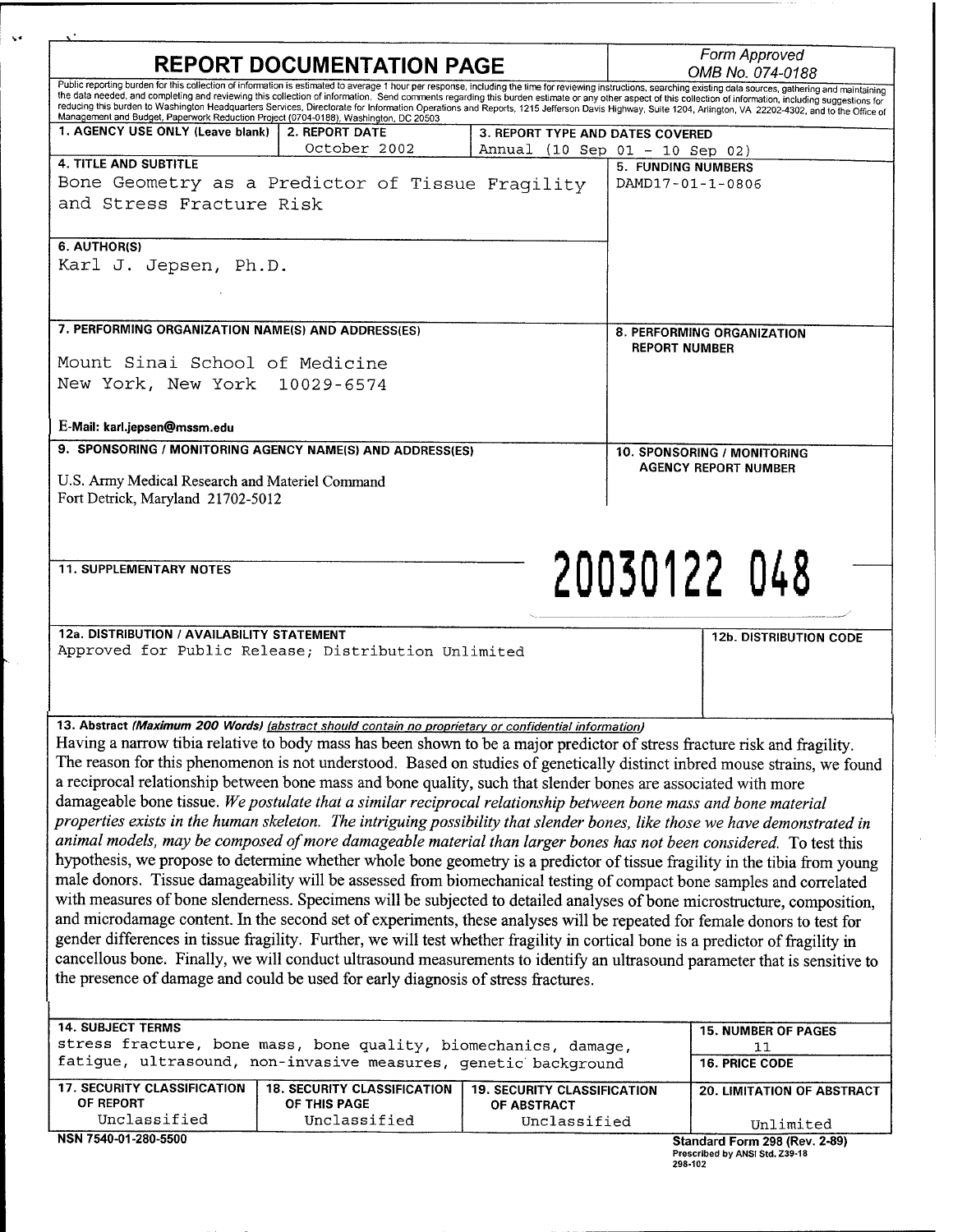# **Table of Contents**

 $\mathcal{Q}^{\mathcal{A}}$ 

 $\mathbf{v}^{\star}$ 

 $\hat{\mathcal{L}}$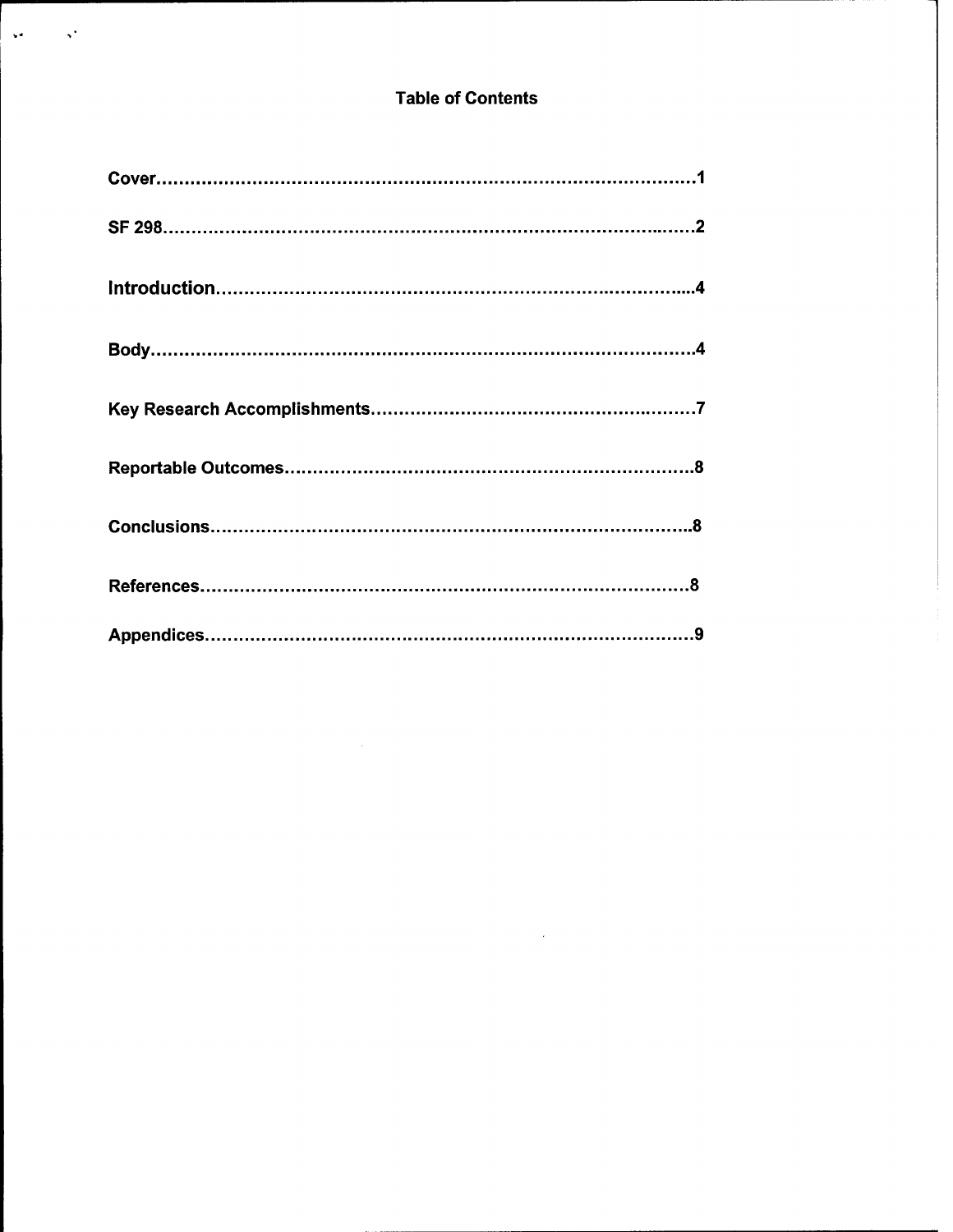## **Introduction**

Having a narrow tibia relative to body mass has been shown to be a major predictor of stress fracture risk and fragility. The reason for this phenomenon is not understood. Based on studies of genetically distinct inbred mouse strains, we found a reciprocal relationship between bone mass and bone quality, such that slender bones are associated with more damageable bone tissue. *We postulate that a similar reciprocal relationship between bone mass and bone material properties exists in the human skeleton. The intriguing possibility that slender bones, like those we have demonstrated in animal models, may be composed of more damageable material than larger bones has not been considered.* To test this hypothesis, we propose to determine whether whole bone geometry is a predictor of tissue fragility in the tibia from young male donors. Tissue damageability will be assessed from biomechanical testing of compact bone samples and correlated with measures of bone slenderness. Specimens will be subjected to detailed analyses of bone microstructure, composition, and microdamage content. In the second set of experiments, these analyses will be repeated for female donors to test for gender differences in tissue fragility. Further, we will test whether fragility in cortical bone is a predictor of fragility in cancellous bone. Finally, we will conduct ultrasound measurements to identify an ultrasound parameter that is sensitive to the presence of damage and could be used for early diagnosis of stress fractures.

In addition to the primary focus of the grant outlined above, the parent grant was awarded a supplemental grant that will be used to 1) purchase a microComputed Tomography system and 2) support a graduate student to investigate the effects of mechanical loading on bone morphology and tissue fragility in inbred mouse strains.

#### **Body**

In the first year of this grant, we have purchased most of the ultrasound equipment and have secured 16 human tibia for analysis. The ultrasound equipment is currently being established under the guidance of Jonathon Kaufman, PhD and we are planning an experiment for this fall that will relate changes in the ultrasound signal to the level of induced tissue damage in human cortical bone. The human tibia have been examined for gross morphological features (length and width measurements). The collection of tibia include 10 males and 6 females. Of these, 14 are Caucasian, <sup>1</sup> is Hispanic, and <sup>1</sup> is Black. The age range is from 17 to 45 years of age (average = 33.1 years). The body height of the samples ranges from 152.4 cm to 182.9 cm (average  $= 173.2$ ) cm). The body weight ranges from 57.2 kg to 136.1 kg (average  $= 80.4$  kg). The body mass index ranges from 17.09 to 49.92 kg/m<sup>2</sup> (average = 26.95 kg/m<sup>2</sup>). The length and width measures were determined to generate a gross measure of the slenderness of the bone.

When plotting the ratio of tibial width to length (Slenderness Ratio) versus body weight (Figure 1) revealed that the slenderness ratio was largely independent of body weight. Measures of slenderness were determined in both the antero-posterior (AP) and medio-lateral (ML) directions. A person with very thin bones for their body size will have a very low width/length measurement. We expected that the tibia would get proportionally wider relative to its length to accommodate increased body weight. This expectation was based on seeing an increase in cortical area to accommodate the increased body weight. However, the data so far imply that the external size of the bone does not scale with body weight. That is, individuals with larger body mass indices (larger weight relative to height) do not have proportionally larger bones to accommodate the increased weight. We are in the process of sectioning individual bones to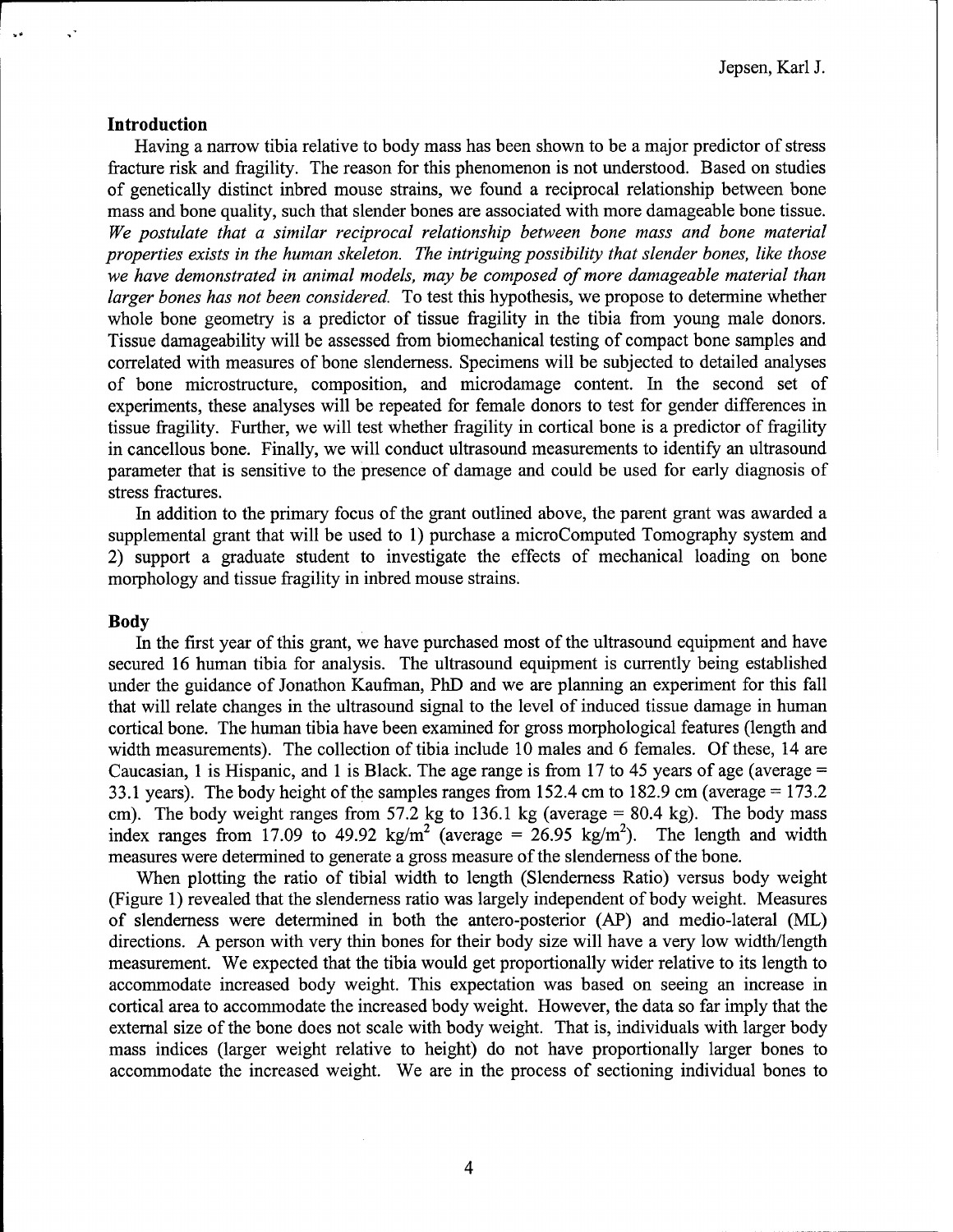obtain measures of cross-sectional area and moment of inertia. These geometric measures will provide better estimates of bone slenderness that can then be related to physiological loads.

As seen in Figure 1, the majority of the samples collected so far fall within the 60-82 kg range. Within this range we observe a large degree of variability in the slenderness ratio. Our expectation is that the tibia with low slenderness ratios (i.e., small width for a given length) will also show large ash content values and, consequently, poor damage accumulation properties.



**Figure 1.** The slenderness of the tibia (average width/length) was plotted against body weight and revealed that slenderness does not scale with body weight.

The supplemental funding has provided new insight into the relationship between genetic background and mechanical loading (see Appendix 1). Three inbred mouse strains showed different peak whole bone mechanical properties when raised in either standard cages or large cages. Raising inbred mice in larger cages lead to a quantifiable increase in cage activity (based on a telemetric device implanted in the peritoneum of the mouse). Two of the three strains showed increased cage activity. These two strains also showed increased whole bone mechanical properties at 16 weeks of age (the time of peak bone properties). The third strain did not show increased cage activity and, consequently, did not exhibit increased bone mechanical properties. One of the interesting aspects of this data is the fact that the mice raised in the large cages had the same body weight and same muscle mass as the mice raised in the standard cages. Thus, the increased whole bone mechanical properties could not be attributed to increased body size, but to increased activity – the mice were simply more active and this lead to increased bone size. Whether the changes in bone properties are a direct result of the increased activity or secondarily associated with a change in hormone levels has yet to be determined.

The parent grant focuses on individuals with slender bones and these supplemental results provide new insight into the role that mechanical loading plays in terms of attaining high peak bone properties. Large peak bone properties are thought to lead to a reduction in skeletal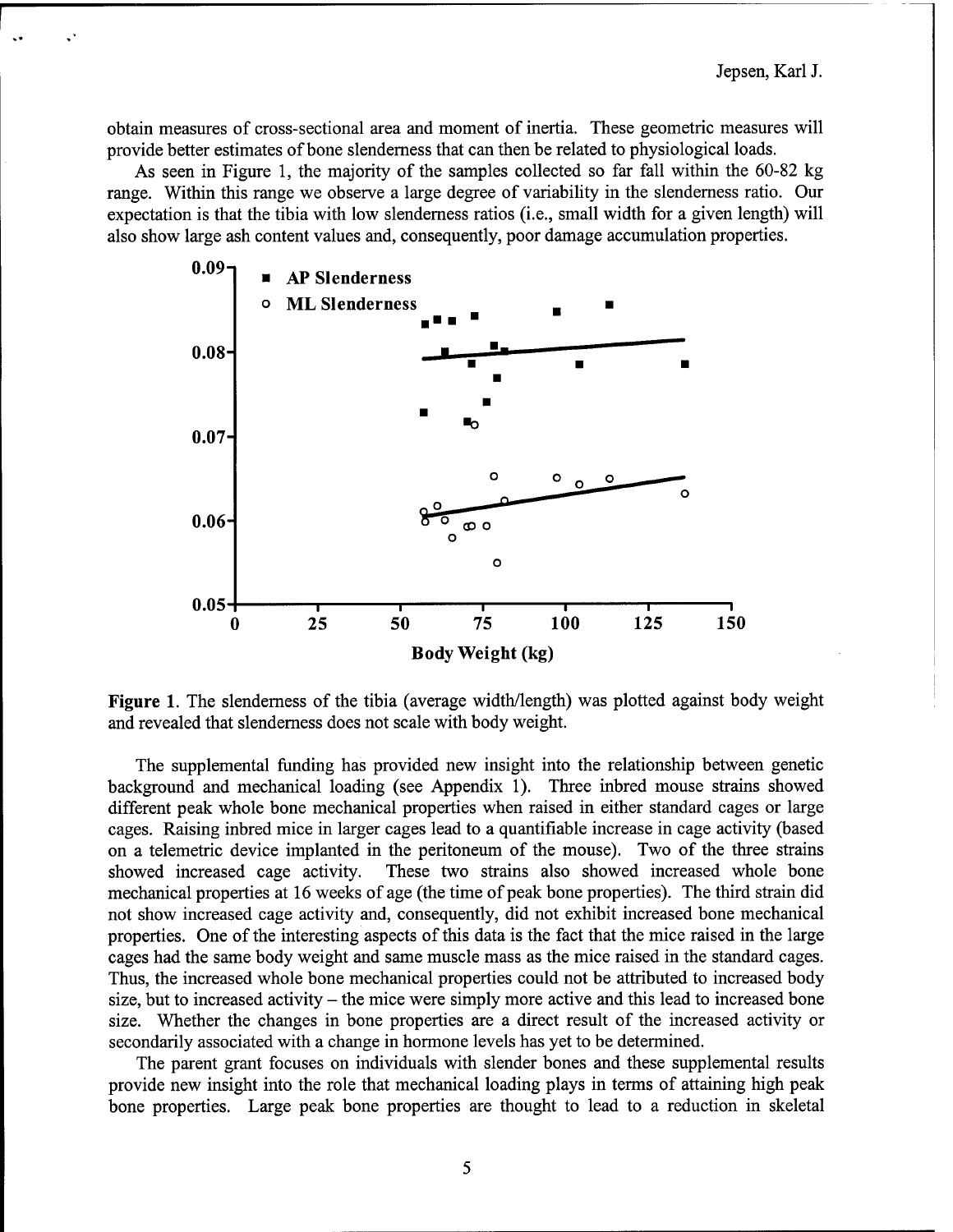fragility later in life. Further, these results may provide new insight into the relationship between bone geometry and tissue fragility. The mice with the slender bones (AJ) was the mouse that did not show increased cage activity when placed in the larger cages. Hence, genetic background not only affects bone morphology and quality, but genetic background also affects behavioral factors that could promote increased peak bone properties.



**Figure 2.** Maximum load of mouse femurs raised in standard (std) and large cages, (means and standard deviations) The inbred strains include A/J, C57BL/6J (B6), and C3H/HeJ (C3H). Differences within groups were determined by analysis of variance.

The supplemental funding has also provided new insight into the relationship between bone morphology and mineral content (Appendix 2). This relationship was investigated for the femurs of three inbred mouse strains using a empirical model of growth and development (Figure 3). The first 65 days of tissue age represent the completion of primary mineralization and a significant portion of secondary mineralization and therefore represent a majority of the variation in tissue ash content. If the mineralization process was identical for the three inbred strains (i.e. identical mineralization rates and maximum mineral contents), then similar distributions of tissue from <sup>1</sup> to 65 days of age between the strains might suggest similar ash content values at 15 weeks of age. Similar ash content values, however, are not observed (Figure 4). The lower ash content of B6 femurs did not correlate to younger tissue distributions nor did the higher ash content of A/J femurs correlate with older tissue distributions. Thus, inter-strain differences in ash content are most likely not explained by variation in tissue age distributions due to inherent differences in modeling during growth and development. These results indicate that the matrix deposition and/or mineralization process may be different for each of the inbred strains. This variation can result from either differences in the rate of mineralization or the magnitude of mineral that can be deposited within the matrix. Thus, to have a complete understanding of inter-strain variation in ash content and its effect on whole bone function a more detailed description of primary and secondary mineralization processes in mice is necessary.

These results provide new insight into the genetic complexity of the skeleton. Here, we show that in addition to genetic regulation of morphological traits, the processes controlling mineralization may also be genetically regulated. The differences in whole bone stiffness of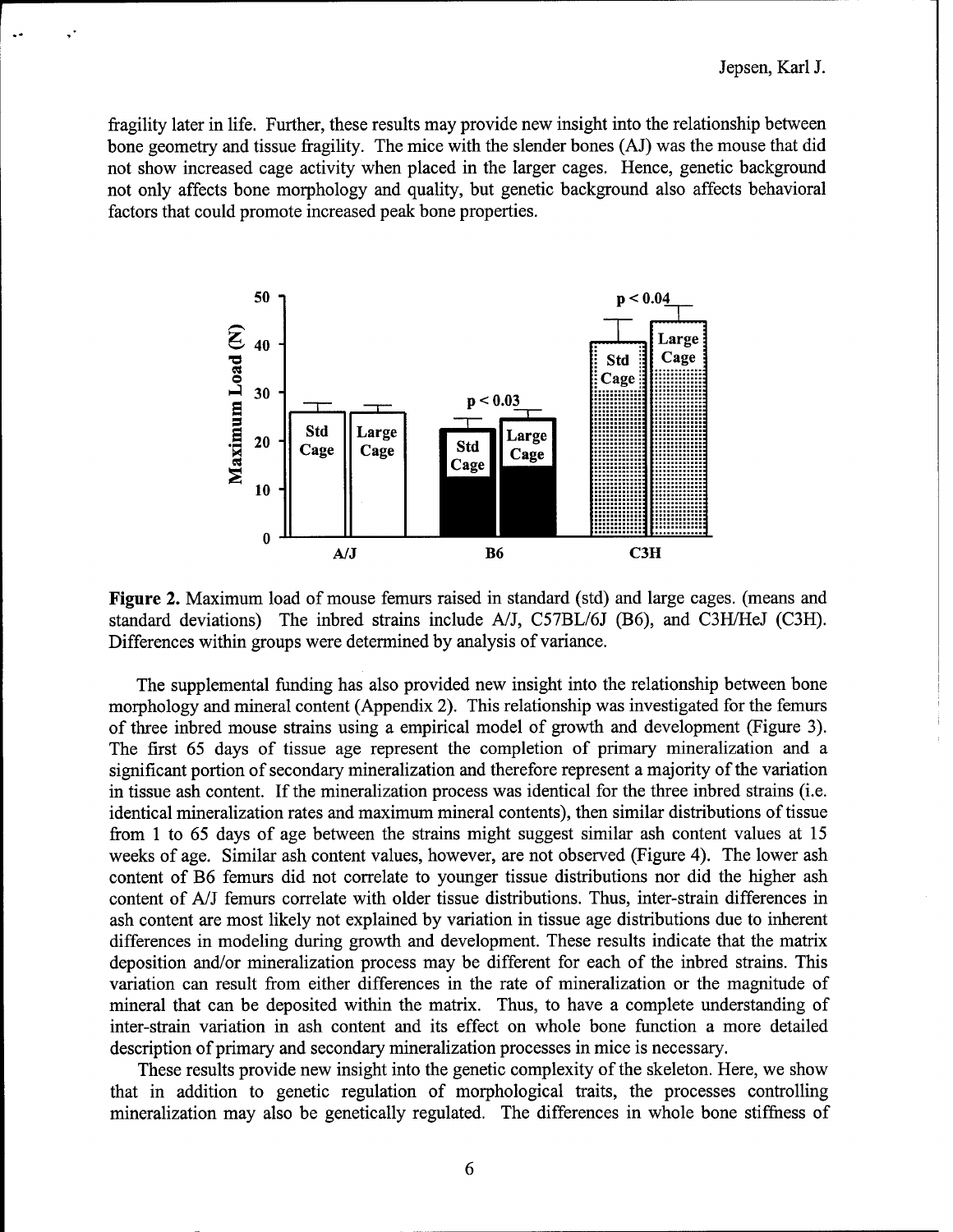these three inbred strains  $(A/J = BL/6 < C3H)$ , which are inversely related to peak tissue level strains, imply that there may be differences in the underlying mechanobiology. Thus, genetic variation in whole bone mechanical function may depend on the interrelationship between growth, adaptation and compositional quality.

Figure 3. Prediction of site-specific distribution of actual tissue age for femoral cross sections of three inbred  $(A/J, B6, C3H)$  mice at 15 weeks of age  $(1<sup>st</sup> row)$ . Representative histological crosssections are shown in the  $2<sup>nd</sup>$  row.



Figure 4. The area fraction of tissue at each age for three inbred mouse strains at 15 weeks of age.



### Key Research Accomplishments

1. Preliminary data suggest that the external size of the bone does not scale with body weight. That is, individuals with larger body mass indices (larger weight relative to height) do not have proportionally larger bones to accommodate the increased weight.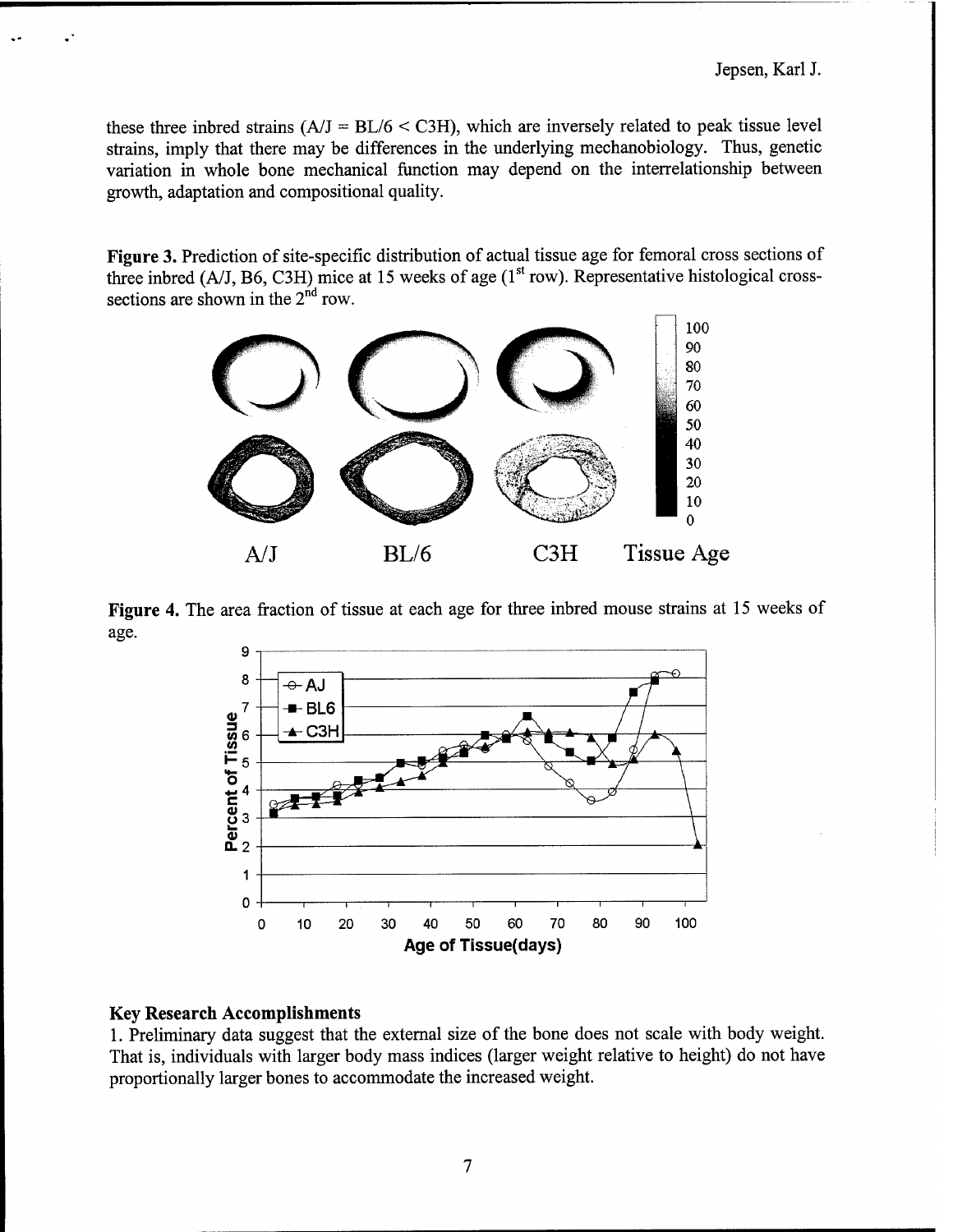2. Increased cage activity of inbred mice lead to increased whole bone mechanical properties. These changes in peak bone properties could not be attributed to increased body size or muscle mass.

3. Based on a mathematical model of bone growth and development, we show that in addition to genetic regulation of morphological traits, the processes controlling mineralization may also be genetically regulated.

### **Reportable Outcomes**

## *Abstracts*

- Price C, Hernandez C, Nadeau J, Jepsen KJ. Genetic Variations in the Structural Efficiency of Long Bones May Contribute to Variations in Mineralization Among Inbred Mouse Strains. Accepted for Presentation at the American Society of Bone and Mineral Research, April, 2002.
- Wolde-Semait HT, Ryan J, Jepsen KJ. The effect of genotype-environment interactions on peak bone properties. Submitted to the Orthopaedic Research Society, July, 2002. see Appendix 1.
- Price C, Hernandez CJ, Jepsen, KJ. Computational model predicts genetic differences in bone tissue age and mineralization. Submitted to the Orthopaedic Research Society, July, 2002. see Appendix 2.

#### *Funding*

Additional funding has been secured through a Pilot Project program sponsored by the Howard Hughes Medical Institute. The title of this project is "A Mathematical Model of Bone Growth and Development: The Effects of Genotype-Environment Interactions on Peak Bone Mass and Strength". The goal of this proposal is to develop a mathematical model of growth and development of mouse long bone to determine why the mineral content is higher in bones that are slender relative to body size. Although this grant is focused on the mouse skeleton, we anticipate that we will obtain a general insight into the genetic and biological processes that regulate bone geometry (bone mass). This grant is for \$50,000 per year for 2 years (July, 2002 to July, 2004).

### **Conclusions**

The results to date have provided new insight into the relationship between bone morphology and tissue mechanical properties. The investigations of the mouse skeleton revealed that genetic variations in bone morphology strongly influence tissue mechanical properties through variations in matrix composition. Whether similar compositional variations are present in the human skeleton will be determined in the next year.

#### **References**

none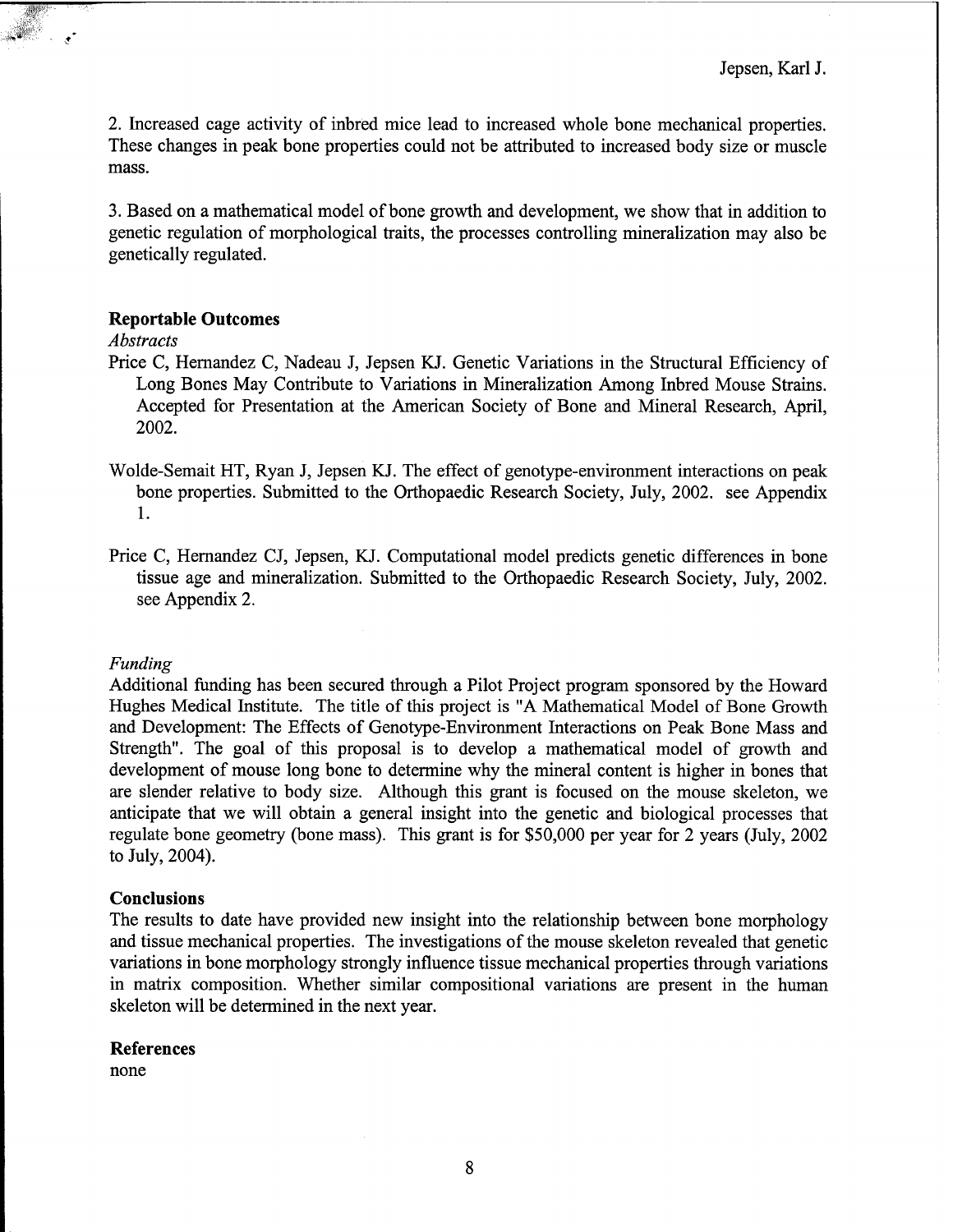## **Appendices**

 $\epsilon$ 

Appendix <sup>1</sup>

Wolde-Semait HT, Ryan J, Jepsen KJ. The effect of genotype-environment interactions on peak bone properties. Submitted to the Orthopaedic Research Society, July, 2002.

## Appendix 2

Price C, Hernandez CJ, Jepsen, KJ. Computational model predicts genetic differences in bone tissue age and mineralization. Submitted to the Orthopaedic Research Society, July, 2002.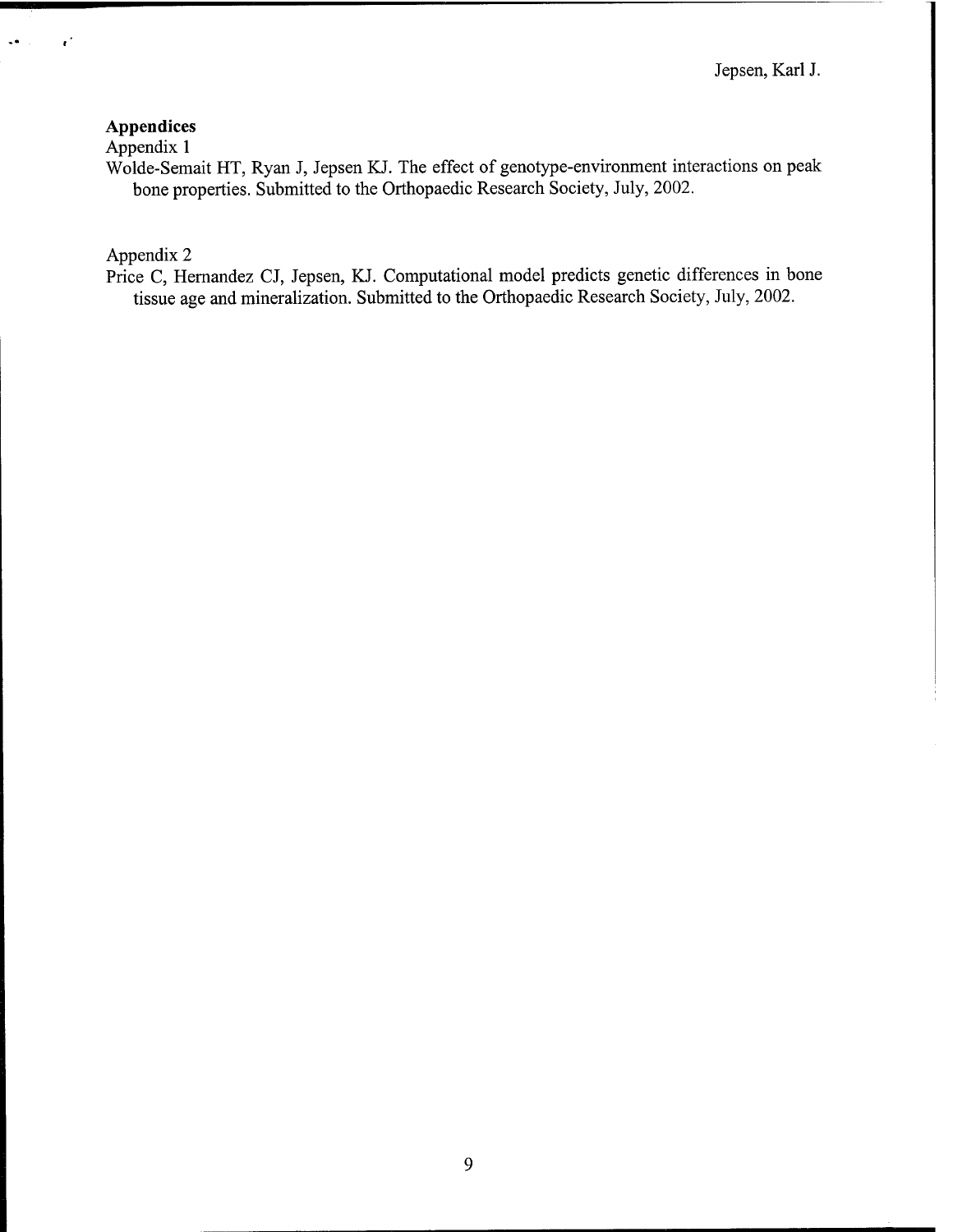#### THE EFFECT OF GENOTYPE-ENVIRONMENT INTERACTIONS ON PEAK BONE PROPERTIES

\*Wolde-Semait, H T; Ryan J: + \*Jepsen, K J

+Leni & Peter W. May Department of Orthopaedics, Mt. Sinai School of Medicine, New York, NY

**Introduction.** Effective strategies for fracture prevention are critical for reducing the morbidity and mortality associated with osteoporosis. Many bone traits (including BMD) are known to be influenced by genetic as well as by environmental factors such as physical activity, diet, nutrition, and hormonal status. However, genotype-specific responses to environmental changes are poorly understood. Inbred mouse strains have provided an opportunity to examine these genotype-environment interactions that would otherwise be difficult to study in the human population. In mice, genotype-specific adaptations to changes in loading have only been examined in the context of forced exercise [1] and externally applied mechanical loads to adult tissue [2]. Other studies reported measurable changes in mouse bone properties following moderate changes in normal cage activity indicating that mouse bone is capable of adapting to subtle changes in environment [3]. In this study, we test whether a simple change in environment, i.e. increased cage size, will produce a self-initiated behavioral response leading to measurable changes in bone properties. To test for genetic effects, we examined adaptive responses in three inbred mouse strains (A/J, C57BL/6J, C3H/HeJ) showing significant variation in peak bone properties.

**Methods.** A total of 120 female A/J, C57BL/6J (B6), and C3H/HeJ (C3H) inbred mice were purchased from Jackson Laboratory and randomly split into 12 groups (3 strains x 2 environments x 2 time points, n=10/group). Mice were housed beginning at 4 weeks of age in either standard (75 sq. inches) or large (153 sq. inches) cages and then sacrificed at 8 or 16 weeks of age. All mice (5 mice/cage) were housed in the same room, fed *ad libitum,* and handled according to the institute's animal care policies.

Adaptive changes to different environments were assessed in terms of biological, mechanical, and morphometric measures. Mechanical properties (stiffness, maximum load, post-yield deflection) were determined by loading left femurs to failure in 4-point bending at 0.05 mm/sec. Dynamic and static histomorphometric measures were determined by embedding right femurs in poly-methylmethacrylate and sectioning the diaphyses transversely. Changes in the mineral apposition rate (MAR) and percent labeled surface (dLS/BS) were determined from double fluorescent labels (oxytetracycline 30mg/kg, calcein 10mg/kg) administered 8 and 2 days prior to sacrifice. Changes in mechanical and histomorphometric measures within each strain were determined by a 2 way ANOVA.

An additional group of 90 mice (3 strains x 2 environments x 3 cages x 5 mice/cage) were used to examine changes in activity due to increased cage size. A telemetric device that monitors activity and temperature (MiniMitter, Bend, OR, USA) was implanted into the peritoneal cavity of 8-wk old female mice. This particular device determines the activity of a single mouse while caged with 4 others. Transmitters have so far been implanted in 5-6 mice per strain (approx. 3 mice/cage type). Each mouse was monitored at different times postimplantation up to 18 weeks of age and the total activity count over a 24 hour period was determined by averaging over all days examined.

**Results.** No differences in body weight were observed between mice raised in large cages versus standard cages for all three strains indicating that this environmental change did not affect body size. At <sup>8</sup> weeks of age, no differences in any of the mechanical properties were observed between mice raised in standard or large cages for all three strains. By 16 weeks of age, femurs from A/J mice raised in large cages were not different from mice raised in standard cages (Fig 1). In contrast, B6 mice raised in large cages showed a 25% increase in stiffness (p<0.004) and a 10% increase in maximum load (p<0.03) compared to mice raised in standard cages. Likewise, the femurs of C3H mice raised in large cages showed a 15% increase in stiffness (p<0.06) and a 10% increase in maximum load (p<0.04) compared to mice raised in standard cages. Neither C3H nor B6 showed differences in post-yield deflection between the two cages indicating that environment did not affect bone brittleness.

Preliminary data for mouse activity revealed inter-strain differences in the response to cage size (Fig 2). A/J mice showed no change in activity when raised in the larger cage. In contrast, activity counts increased 26% in C3H mice raised in large cages compared to standard cages. The average data for B6 mice suggests there was no change in activity due to cage size. However, one of the B6 mice raised in a standard cage showed an unusually high level of activity leading to unclear preliminary results. Additional transmitter implantations are needed to establish normal intra- and inter-strain variability.

Preliminary histomorphometric analyses conducted on 8 week old B6 and C3H femurs revealed no changes in the percent surface labeled (dLS/BS) for either strain. Further, B6 femurs showed no changes in MAR on either periosteal or endosteal surfaces (data not shown). In contrast, C3H femurs raised in large cages showed a significantly greater MAR on the endosteal surface (5.4+0.5microns/day vs 6.2+0.7 microns/day,  $p<0.04$ ), but not on the periosteal surface.

**Discussion.** The data clearly show that simply doubling available cage area results in measurable changes in whole bone mechanical properties of inbred mice. Changes in whole bone stiffness and maximum load indicate adaptive changes in underlying morphological and compositional bone traits. Evidence of adaptation was present at 8 weeks of age for C3H femurs, following only 4 weeks in the larger cage. Adaptive changes varied among inbred strains indicating that genetic background plays an important role in the response to environmental changes. Moreover, preliminary data suggest that the genotype-specific adaptive changes during growth were mediated by changes in cage activity. Previous studies have failed to explain the larger bone mass of C3H femurs compared to B6 on the basis that C3H long bone is more sensitive to mechanical loading [1,2]. Our data, measured during growth, indicate that C3H is just as responsive to changes in activity as B6.

These results have important implications for understanding how genetic background affects bone properties at the time of peak bone mass. Since more that 95% of peak bone mass is attained by late adolescence, modifying the environment during skeletal growth may have beneficial effects for increasing peak bone properties. The current data suggest that behavior during the growth phase may play a more important role in the development of peak bone properties than previously thought.



**Fig** 1. Maximum load of mouse femurs raised in standard (std) and large cages, (means and standard deviations)



**Figure 2.** Average number of activity counts per 24 hour period for mice raised in standard (std) and large cages, (means and standard deviations)

**Acknowledgements.** NIH AR44927, DAMD17-01-1-0806. **References.** [1] Kodama, *Calc Tissue Int* 66, 2000. [2] Akhter, *Calc Tissue Int* 63,1998. [3] Gordon, *Bone* 10,1989.